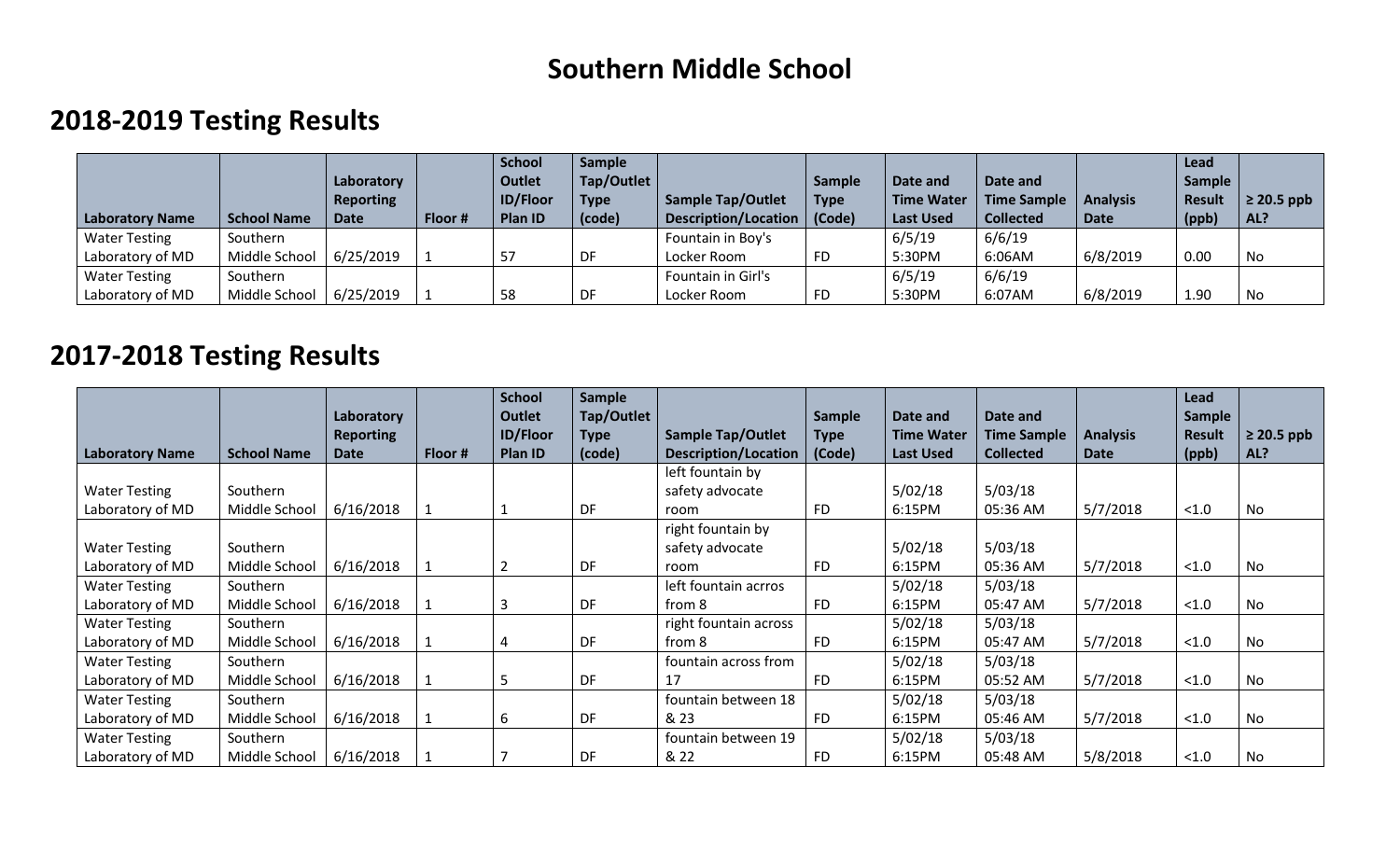| <b>Water Testing</b> | Southern                  |           |              |        |            | left fountain across  |           | 5/02/18 | 5/03/18  |          |        |           |
|----------------------|---------------------------|-----------|--------------|--------|------------|-----------------------|-----------|---------|----------|----------|--------|-----------|
| Laboratory of MD     | Middle School             | 6/16/2018 | $\mathbf{1}$ | 8      | DF         | from 28               | <b>FD</b> | 6:15PM  | 05:41 AM | 5/8/2018 | < 1.0  | <b>No</b> |
| <b>Water Testing</b> | Southern                  |           |              |        |            | right fountain across |           | 5/02/18 | 5/03/18  |          |        |           |
| Laboratory of MD     | Middle School             | 6/16/2018 | $\mathbf{1}$ | 9      | DF         | from 28               | <b>FD</b> | 6:15PM  | 05:41 AM | 5/8/2018 | < 1.0  | No        |
| <b>Water Testing</b> | Southern                  |           |              |        |            | fountain outside of   |           | 5/02/18 | 5/03/18  |          |        |           |
| Laboratory of MD     | Middle School             | 6/16/2018 | $\mathbf 1$  | 10     | DF         | 32                    | <b>FD</b> | 6:15PM  | 06:01 AM | 5/8/2018 | < 1.0  | No        |
| <b>Water Testing</b> | Southern                  |           |              |        |            | left fountain in      |           | 5/02/18 | 5/03/18  |          |        |           |
| Laboratory of MD     | Middle School             | 6/16/2018 | $\mathbf{1}$ | $11\,$ | DF         | cafeteria             | <b>FD</b> | 6:15PM  | 05:31 AM | 5/8/2018 | $<1.0$ | No        |
| <b>Water Testing</b> | Southern                  |           |              |        |            | right fountain in     |           | 5/02/18 | 5/03/18  |          |        |           |
| Laboratory of MD     | Middle School             | 6/16/2018 | $\mathbf{1}$ | 12     | DF         | cafeteria             | <b>FD</b> | 6:15PM  | 05:31 AM | 5/8/2018 | $<1.0$ | No        |
| <b>Water Testing</b> | Southern                  |           |              |        |            | left fountain outside |           | 5/02/18 | 5/03/18  |          |        |           |
| Laboratory of MD     | Middle School             | 6/16/2018 | $\mathbf{1}$ | 13     | DF         | of 41                 | <b>FD</b> | 6:15PM  | 06:03 AM | 5/8/2018 | < 1.0  | No        |
| <b>Water Testing</b> | Southern                  |           |              |        |            | right fountain        |           | 5/02/18 | 5/03/18  |          |        |           |
| Laboratory of MD     | Middle School             | 6/16/2018 | $\mathbf{1}$ | 14     | <b>NO</b>  | outside of 41         | <b>FD</b> | 6:15PM  | 06:03 AM | 5/8/2018 | $<1.0$ | No        |
| <b>Water Testing</b> | Southern                  |           |              |        |            |                       |           | 5/02/18 | 5/03/18  |          |        |           |
| Laboratory of MD     | Middle School             | 6/16/2018 | $\mathbf{1}$ | 15     | TL         | faucet in nurse room  | <b>FD</b> | 6:15PM  | 05:33 AM | 5/8/2018 | 1.8    | No        |
| <b>Water Testing</b> | Southern                  |           |              |        |            |                       |           | 5/02/18 | 5/03/18  |          |        |           |
| Laboratory of MD     | Middle School             | 6/16/2018 | $\mathbf{1}$ | 16     | ${\sf CR}$ | faucet in main office | <b>FD</b> | 6:15PM  | 05:35 AM | 5/8/2018 | 4.0    | No        |
| <b>Water Testing</b> | Southern                  |           |              |        |            |                       |           | 5/02/18 | 5/03/18  |          |        |           |
| Laboratory of MD     | Middle School             | 6/16/2018 | $\mathbf{1}$ | 17     | <b>CR</b>  | faucet in 2           | <b>FD</b> | 6:15PM  | 05:37 AM | 5/8/2018 | 8.8    | No        |
| <b>Water Testing</b> | Southern                  |           |              |        |            |                       |           | 5/02/18 | 5/03/18  |          |        |           |
| Laboratory of MD     | Middle School             | 6/16/2018 | $\mathbf{1}$ | 18     | CR         | facuet in 3           | <b>FD</b> | 6:15PM  | 05:39 AM | 5/8/2018 | 12.0   | No        |
| <b>Water Testing</b> | Southern                  |           |              |        |            |                       |           | 5/02/18 | 5/03/18  |          |        |           |
| Laboratory of MD     | Middle School             | 6/16/2018 | $\mathbf{1}$ | 19     | CR         | faucet in 4           | <b>FD</b> | 6:15PM  | 05:40 AM | 5/8/2018 | 11.3   | No        |
| <b>Water Testing</b> | Southern                  |           |              |        |            |                       |           | 5/02/18 | 5/03/18  |          |        |           |
| Laboratory of MD     | Middle School             | 6/16/2018 | $\mathbf{1}$ | 20     | CR         | faucet in 5           | <b>FD</b> | 6:15PM  | 05:40 AM | 5/8/2018 | 2.2    | No        |
| <b>Water Testing</b> | Southern                  |           |              |        |            |                       |           | 5/02/18 | 5/03/18  |          |        |           |
| Laboratory of MD     | Middle School             | 6/16/2018 | $\mathbf{1}$ | 21     | CR         | faucet in 6           | <b>FD</b> | 6:15PM  | 05:41 AM | 5/8/2018 | 14.6   | No        |
| <b>Water Testing</b> | Southern                  |           |              |        |            |                       |           | 5/02/18 | 5/03/18  |          |        |           |
| Laboratory of MD     | Middle School             | 6/16/2018 | $\mathbf{1}$ | 22     | <b>CR</b>  | faucet in 7           | <b>FD</b> | 6:15PM  | 05:41 AM | 5/8/2018 | 6.3    | No        |
| <b>Water Testing</b> | Southern                  |           |              |        |            |                       |           | 5/02/18 | 5/03/18  |          |        |           |
| Laboratory of MD     | Middle School             | 6/16/2018 | $\mathbf{1}$ | 23     | CR         | faucet in 8           | <b>FD</b> | 6:15PM  | 05:45 AM | 5/8/2018 | 8.5    | No        |
| <b>Water Testing</b> | Southern                  |           |              |        |            |                       |           | 5/02/18 | 5/03/18  |          |        |           |
| Laboratory of MD     | Middle School             | 6/16/2018 | $\mathbf{1}$ | 24     | <b>CR</b>  | faucet in 9           | <b>FD</b> | 6:15PM  | 05:48 AM | 5/8/2018 | 12.7   | No        |
| <b>Water Testing</b> | Southern                  |           |              |        |            |                       |           | 5/02/18 | 5/03/18  |          |        |           |
| Laboratory of MD     | Middle School             | 6/16/2018 | $\mathbf{1}$ | 25     | <b>CR</b>  | faucet in 10          | <b>FD</b> | 6:15PM  | 05:49 AM | 5/8/2018 | 3.8    | No        |
| <b>Water Testing</b> | Southern                  |           |              |        |            |                       |           | 5/02/18 | 5/03/18  |          |        |           |
| Laboratory of MD     | Middle School   6/16/2018 |           | $\mathbf{1}$ | 26     | <b>CR</b>  | faucet in 11          | <b>FD</b> | 6:15PM  | 05:51 AM | 5/8/2018 | 5.6    | No        |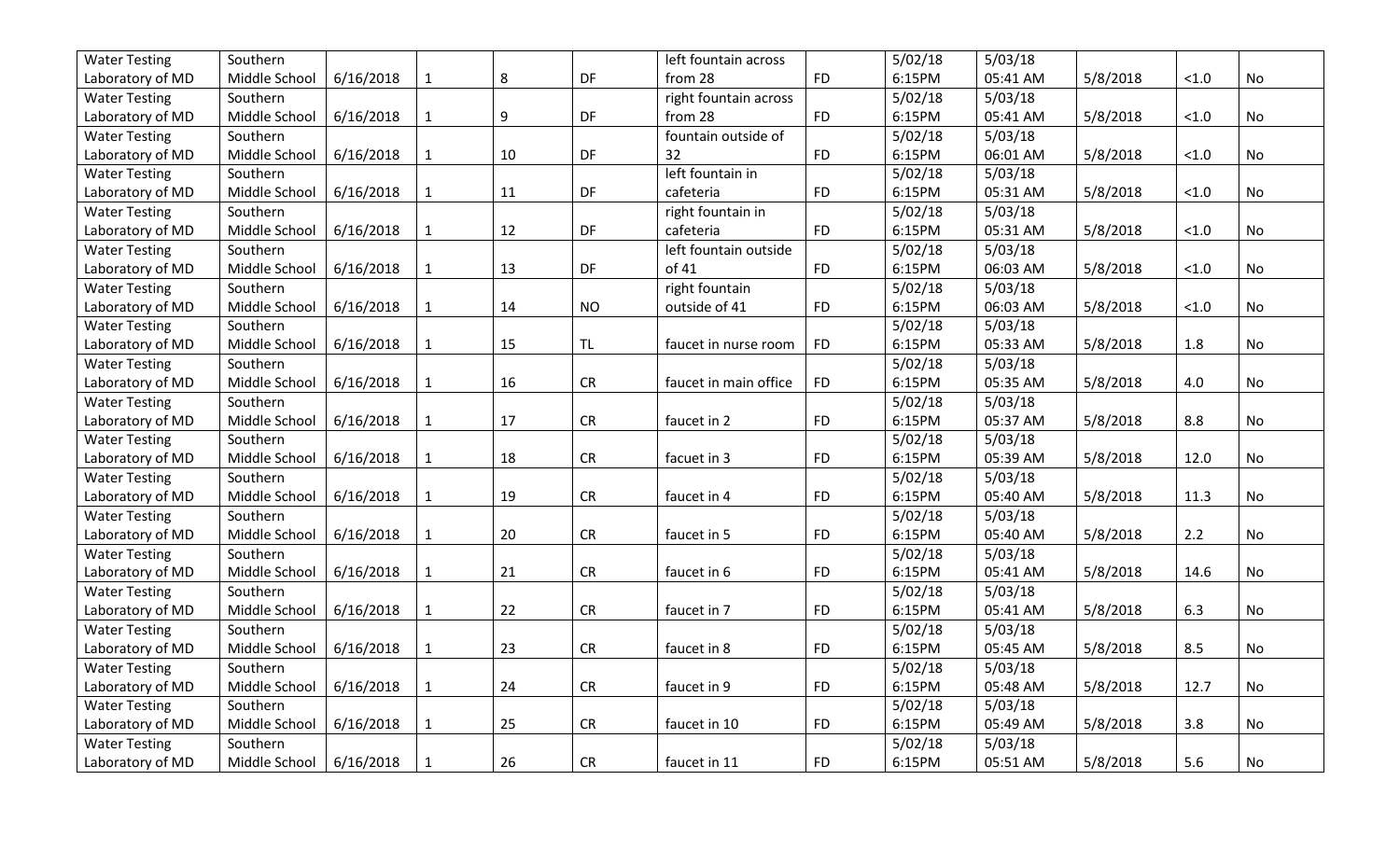| <b>Water Testing</b> | Southern                  |           |              |    |            |                        |           | 5/02/18 | 5/03/18  |          |        |           |
|----------------------|---------------------------|-----------|--------------|----|------------|------------------------|-----------|---------|----------|----------|--------|-----------|
| Laboratory of MD     | Middle School             | 6/16/2018 | $\mathbf{1}$ | 27 | CR         | faucet in 12           | <b>FD</b> | 6:15PM  | 05:51 AM | 5/8/2018 | 9.2    | <b>No</b> |
| <b>Water Testing</b> | Southern                  |           |              |    |            |                        |           | 5/02/18 | 5/03/18  |          |        |           |
| Laboratory of MD     | Middle School             | 6/16/2018 | $\mathbf{1}$ | 28 | CR         | faucet in 15           | <b>FD</b> | 6:15PM  | 05:53 AM | 5/8/2018 | 8.4    | No        |
| <b>Water Testing</b> | Southern                  |           |              |    |            |                        |           | 5/02/18 | 5/03/18  |          |        |           |
| Laboratory of MD     | Middle School             | 6/16/2018 | $\mathbf{1}$ | 29 | <b>CR</b>  | faucet in 19           | <b>FD</b> | 6:15PM  | 05:49 AM | 5/8/2018 | 5.1    | No        |
| <b>Water Testing</b> | Southern                  |           |              |    |            |                        |           | 5/02/18 | 5/03/18  |          |        |           |
| Laboratory of MD     | Middle School             | 6/16/2018 | $\mathbf{1}$ | 30 | CR         | faucet in 23           | <b>FD</b> | 6:15PM  | 05:54 AM | 5/8/2018 | 7.4    | No        |
| <b>Water Testing</b> | Southern                  |           |              |    |            |                        |           | 5/02/18 | 5/03/18  |          |        |           |
| Laboratory of MD     | Middle School             | 6/16/2018 | $\mathbf{1}$ | 31 | <b>CR</b>  | closest faucet in 23   | <b>FD</b> | 6:15PM  | 05:39 AM | 5/8/2018 | < 1.0  | No        |
| <b>Water Testing</b> | Southern                  |           |              |    |            |                        |           | 5/02/18 | 5/03/18  |          |        |           |
| Laboratory of MD     | Middle School             | 6/16/2018 | $\mathbf{1}$ | 32 | <b>CR</b>  | farthest faucet in 26  | <b>FD</b> | 6:15PM  | 05:39 AM | 5/8/2018 | < 1.0  | No        |
| <b>Water Testing</b> | Southern                  |           |              |    |            |                        |           | 5/02/18 | 5/03/18  |          |        |           |
| Laboratory of MD     | Middle School             | 6/16/2018 | $\mathbf{1}$ | 33 | <b>CR</b>  | left faucet in 27      | <b>FD</b> | 6:15PM  | 05:45 AM | 5/8/2018 | 11.3   | No        |
| <b>Water Testing</b> | Southern                  |           |              |    |            |                        |           | 5/02/18 | 5/03/18  |          |        |           |
| Laboratory of MD     | Middle School             | 6/16/2018 | $\mathbf{1}$ | 34 | ${\sf CR}$ | right faucet in 27     | <b>FD</b> | 6:15PM  | 05:45 AM | 5/8/2018 | 8.7    | <b>No</b> |
| <b>Water Testing</b> | Southern                  |           |              |    |            |                        |           | 5/02/18 | 5/03/18  |          |        |           |
| Laboratory of MD     | Middle School             | 6/16/2018 | $\mathbf{1}$ | 35 | ${\sf CR}$ | faucet in 30           | <b>FD</b> | 6:15PM  | 05:43 AM | 5/8/2018 | 7.5    | No        |
| <b>Water Testing</b> | Southern                  |           |              |    |            |                        |           | 5/02/18 | 5/03/18  |          |        |           |
| Laboratory of MD     | Middle School             | 6/16/2018 | $\mathbf{1}$ | 36 | <b>CR</b>  | faucet in 31           | <b>FD</b> | 6:15PM  | 05:43 AM | 5/8/2018 | 2.7    | No        |
| <b>Water Testing</b> | Southern                  |           |              |    |            |                        |           | 5/02/18 | 5/03/18  |          |        |           |
| Laboratory of MD     | Middle School             | 6/16/2018 | $\mathbf{1}$ | 37 | CR         | faucet in 29           | <b>FD</b> | 6:15PM  | 05:40 AM | 5/8/2018 | 10.9   | No        |
| <b>Water Testing</b> | Southern                  |           |              |    |            |                        |           | 5/02/18 | 5/03/18  |          |        |           |
| Laboratory of MD     | Middle School             | 6/16/2018 | $\mathbf{1}$ | 38 | CR         | faucet in 32           | <b>FD</b> | 6:15PM  | 05:38 AM | 5/8/2018 | 13.4   | No        |
| <b>Water Testing</b> | Southern                  |           |              |    |            | First right faucet in  |           | 5/02/18 | 5/03/18  |          |        |           |
| Laboratory of MD     | Middle School             | 6/16/2018 | $\mathbf{1}$ | 39 | <b>HE</b>  | 33                     | <b>FD</b> | 6:15PM  | 05:37 AM | 5/8/2018 | 2.5    | No        |
| <b>Water Testing</b> | Southern                  |           |              |    |            | middle right faucet in |           | 5/02/18 | 5/03/18  |          |        |           |
| Laboratory of MD     | Middle School             | 6/16/2018 | $\mathbf{1}$ | 40 | HE         | 33                     | <b>FD</b> | 6:15PM  | 05:37 AM | 5/8/2018 | 2.5    | No        |
| <b>Water Testing</b> | Southern                  |           |              |    |            | back right faucet in   |           | 5/02/18 | 5/03/18  |          |        |           |
| Laboratory of MD     | Middle School             | 6/16/2018 | $\mathbf{1}$ | 41 | <b>HE</b>  | 33                     | <b>FD</b> | 6:15PM  | 05:37 AM | 5/8/2018 | 2.5    | <b>No</b> |
| <b>Water Testing</b> | Southern                  |           |              |    |            | middle right faucet in |           | 5/02/18 | 5/03/18  |          |        |           |
| Laboratory of MD     | Middle School             | 6/16/2018 | $\mathbf{1}$ | 42 | HE         | 33                     | <b>FD</b> | 6:15PM  | 05:37 AM | 5/8/2018 | 3.4    | No        |
| <b>Water Testing</b> | Southern                  |           |              |    |            | middle-middle faucet   |           | 5/02/18 | 5/03/18  |          |        |           |
| Laboratory of MD     | Middle School             | 6/16/2018 | $\mathbf{1}$ | 43 | HE.        | in 33                  | <b>FD</b> | 6:15PM  | 05:37 AM | 5/8/2018 | 1.8    | No        |
| <b>Water Testing</b> | Southern                  |           |              |    |            | left middle faucet in  |           | 5/02/18 | 5/03/18  |          |        |           |
| Laboratory of MD     | Middle School             | 6/16/2018 | $\mathbf{1}$ | 44 | HE.        | 33                     | <b>FD</b> | 6:15PM  | 05:37 AM | 5/8/2018 | 1.7    | No        |
| <b>Water Testing</b> | Southern                  |           |              |    |            |                        |           | 5/02/18 | 5/03/18  |          |        |           |
| Laboratory of MD     | Middle School   6/16/2018 |           | $\mathbf{1}$ | 45 | DF         | water fountain in 36   | <b>FD</b> | 6:15PM  | 05:33 AM | 5/8/2018 | $<1.0$ | No        |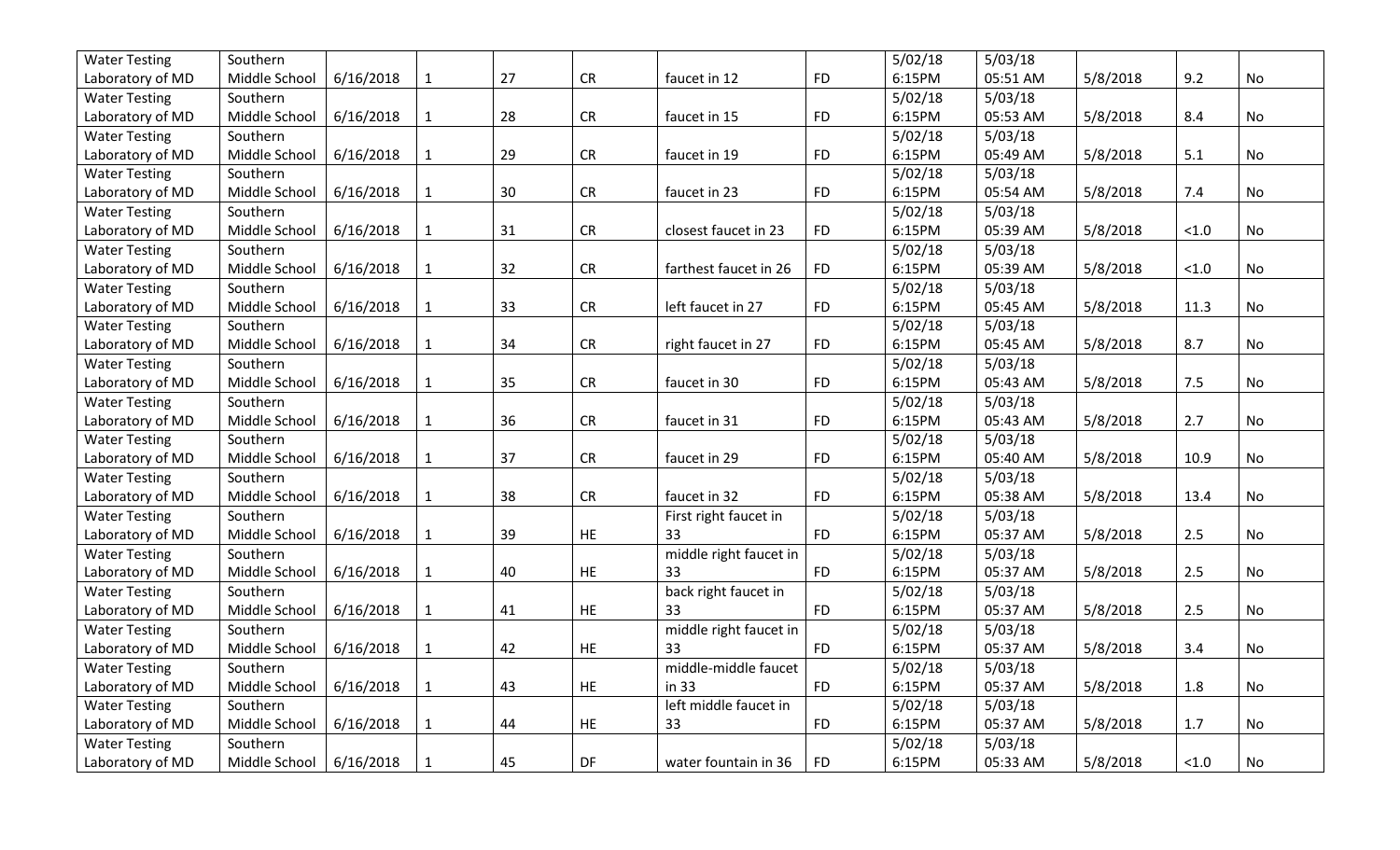| <b>Water Testing</b> | Southern      |           |              |    |            |                       |           | 5/02/18 | 5/03/18  |          |        |    |
|----------------------|---------------|-----------|--------------|----|------------|-----------------------|-----------|---------|----------|----------|--------|----|
| Laboratory of MD     | Middle School | 6/16/2018 | 1            | 46 | ${\sf CR}$ | Faucet in 39          | <b>FD</b> | 6:15PM  | 06:01 AM | 5/8/2018 | 7.0    | No |
|                      |               |           |              |    |            | faucet in testing     |           |         |          |          |        |    |
| <b>Water Testing</b> | Southern      |           |              |    |            | room in media         |           | 5/02/18 | 5/03/18  |          |        |    |
| Laboratory of MD     | Middle School | 6/16/2018 | 1            | 47 | <b>CR</b>  | center                | <b>FD</b> | 6:15PM  | 05:51 AM | 5/8/2018 | 3.8    | No |
| <b>Water Testing</b> | Southern      |           |              |    |            |                       |           | 5/02/18 | 5/03/18  |          |        |    |
| Laboratory of MD     | Middle School | 6/16/2018 | $\mathbf{1}$ | 48 | <b>CR</b>  | faucet in 40          | <b>FD</b> | 6:15PM  | 05:55 AM | 5/8/2018 | 3.0    | No |
| <b>Water Testing</b> | Southern      |           |              |    |            |                       |           | 5/02/18 | 5/03/18  |          |        |    |
| Laboratory of MD     | Middle School | 6/16/2018 |              | 49 | <b>TL</b>  | faucet in lounge      | <b>FD</b> | 6:15PM  | 06:04 AM | 5/8/2018 | < 1.0  | No |
|                      |               |           |              |    |            | single faucet two     |           |         |          |          |        |    |
| <b>Water Testing</b> | Southern      |           |              |    |            | compartment sink in   |           | 5/02/18 | 5/03/18  |          |        |    |
| Laboratory of MD     | Middle School | 6/16/2018 | 1            | 50 | KS         | kitchen               | <b>FD</b> | 6:15PM  | 05:28 AM | 5/8/2018 | 1.1    | No |
|                      |               |           |              |    |            | left faucet two       |           |         |          |          |        |    |
| <b>Water Testing</b> | Southern      |           |              |    |            | compartment sink in   |           | 5/02/18 | 5/03/18  |          |        |    |
| Laboratory of MD     | Middle School | 6/16/2018 | 1            | 51 | KS         | kitchen               | <b>FD</b> | 6:15PM  | 05:29 AM | 5/8/2018 | 1.3    | No |
|                      |               |           |              |    |            | right faucet two      |           |         |          |          |        |    |
| <b>Water Testing</b> | Southern      |           |              |    |            | compartment sink in   |           | 5/02/18 | 5/03/18  |          |        |    |
| Laboratory of MD     | Middle School | 6/16/2018 | 1            | 52 | KS         | kitchen               | <b>FD</b> | 6:15PM  | 05:29 AM | 5/8/2018 | < 1.0  | No |
| <b>Water Testing</b> | Southern      |           |              |    |            | single faucet on prep |           | 5/02/18 | 5/03/18  |          |        |    |
| Laboratory of MD     | Middle School | 6/16/2018 | $\mathbf{1}$ | 53 | KS         | table in kitchen      | <b>FD</b> | 6:15PM  | 05:27 AM | 5/8/2018 | 1.1    | No |
| <b>Water Testing</b> | Southern      |           |              |    |            |                       |           | 5/02/18 | 5/03/18  |          |        |    |
| Laboratory of MD     | Middle School | 6/16/2018 |              | 54 | <b>CR</b>  | Left faucet in 32     | <b>FD</b> | 6:15PM  | 05:27 AM | 5/8/2018 | 6.7    | No |
|                      |               |           |              |    |            | Ice machine in        |           |         |          |          |        |    |
| <b>Water Testing</b> | Southern      |           |              |    |            | building service      |           | 5/02/18 | 5/03/18  |          |        |    |
| Laboratory of MD     | Middle School | 6/16/2018 | 1            | 55 | IM         | room                  | <b>FD</b> | 6:15PM  | 05:30 AM | 5/8/2018 | < 1.0  | No |
| <b>Water Testing</b> | Southern      |           |              |    |            | Ice machine in        |           | 5/02/18 | 5/03/18  |          |        |    |
| Laboratory of MD     | Middle School | 6/16/2018 | 1            | 56 | IM         | kitcehn               | <b>FD</b> | 6:15PM  | 05:27 AM | 5/8/2018 | < 1.0  | No |
|                      |               |           |              |    |            | left fountain by      |           |         |          |          |        |    |
| <b>Water Testing</b> | Southern      |           |              |    |            | safety advocate       |           | 5/02/18 | 5/03/18  |          |        |    |
| Laboratory of MD     | Middle School | 6/16/2018 | 1            | 1  | DF         | room                  | <b>FD</b> | 6:15PM  | 05:36 AM | 5/7/2018 | < 1.0  | No |
|                      |               |           |              |    |            | right fountain by     |           |         |          |          |        |    |
| <b>Water Testing</b> | Southern      |           |              |    |            | safety advocate       |           | 5/02/18 | 5/03/18  |          |        |    |
| Laboratory of MD     | Middle School | 6/16/2018 | 1            | 2  | DF         | room                  | <b>FD</b> | 6:15PM  | 05:36 AM | 5/7/2018 | < 1.0  | No |
| <b>Water Testing</b> | Southern      |           |              |    |            | left fountain acrros  |           | 5/02/18 | 5/03/18  |          |        |    |
| Laboratory of MD     | Middle School | 6/16/2018 | 1            | 3  | DF         | from 8                | <b>FD</b> | 6:15PM  | 05:47 AM | 5/7/2018 | $<1.0$ | No |
| <b>Water Testing</b> | Southern      |           |              |    |            | right fountain across |           | 5/02/18 | 5/03/18  |          |        |    |
| Laboratory of MD     | Middle School | 6/16/2018 | $\mathbf{1}$ | 4  | DF         | from 8                | <b>FD</b> | 6:15PM  | 05:47 AM | 5/7/2018 | < 1.0  | No |
| <b>Water Testing</b> | Southern      |           |              |    |            | fountain across from  |           | 5/02/18 | 5/03/18  |          |        |    |
| Laboratory of MD     | Middle School | 6/16/2018 |              | 5  | DF         | 17                    | <b>FD</b> | 6:15PM  | 05:52 AM | 5/7/2018 | < 1.0  | No |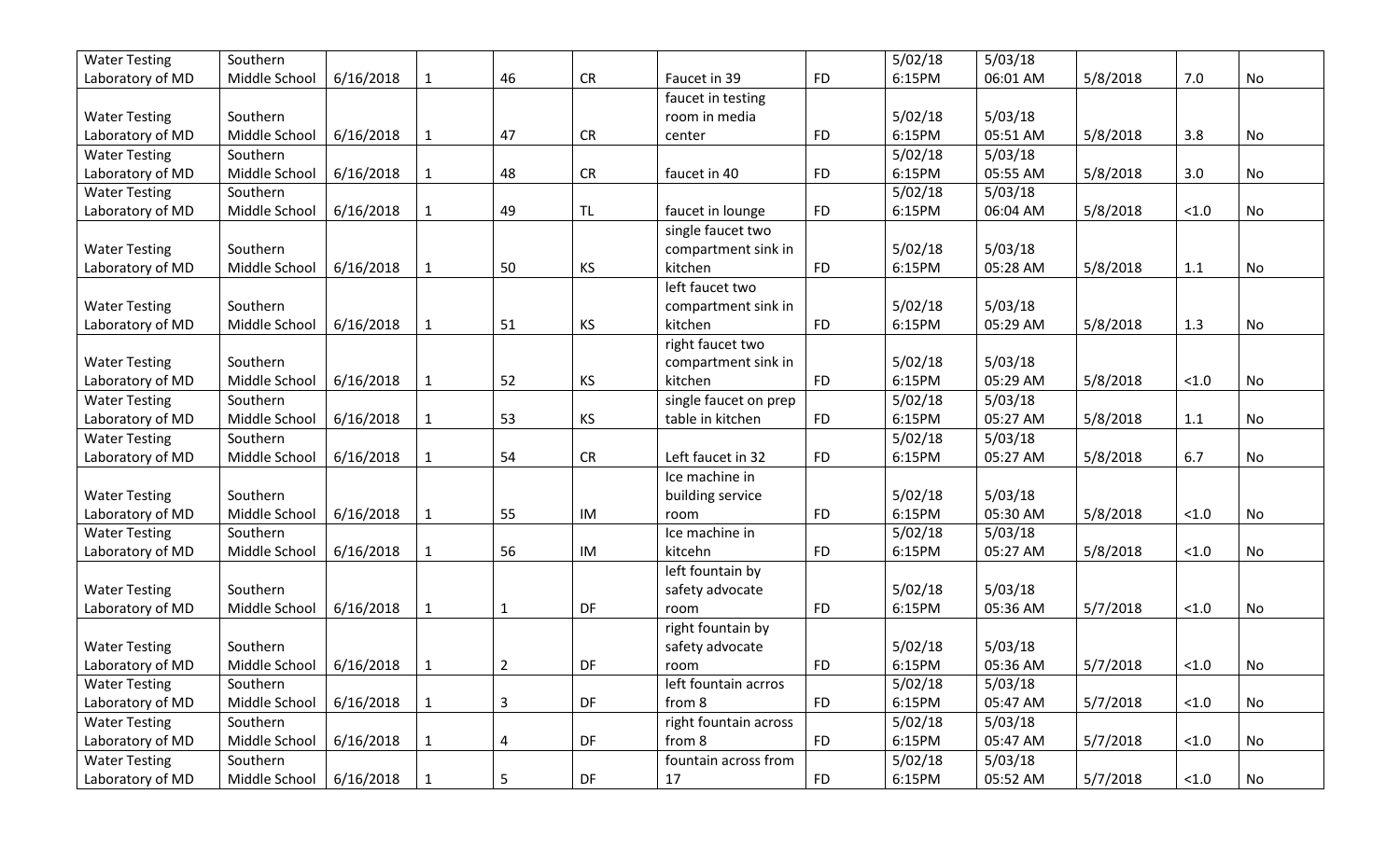| <b>Water Testing</b> | Southern                  |           |              |                |            | fountain between 18   |           | 5/02/18 | 5/03/18  |          |        |           |
|----------------------|---------------------------|-----------|--------------|----------------|------------|-----------------------|-----------|---------|----------|----------|--------|-----------|
| Laboratory of MD     | Middle School             | 6/16/2018 | 1            | 6              | DF         | & 23                  | <b>FD</b> | 6:15PM  | 05:46 AM | 5/7/2018 | < 1.0  | <b>No</b> |
| <b>Water Testing</b> | Southern                  |           |              |                |            | fountain between 19   |           | 5/02/18 | 5/03/18  |          |        |           |
| Laboratory of MD     | Middle School             | 6/16/2018 | $\mathbf 1$  | $\overline{7}$ | DF         | & 22                  | <b>FD</b> | 6:15PM  | 05:48 AM | 5/8/2018 | < 1.0  | No        |
| <b>Water Testing</b> | Southern                  |           |              |                |            | left fountain across  |           | 5/02/18 | 5/03/18  |          |        |           |
| Laboratory of MD     | Middle School             | 6/16/2018 | $\mathbf{1}$ | 8              | DF         | from 28               | <b>FD</b> | 6:15PM  | 05:41 AM | 5/8/2018 | $<1.0$ | No        |
| <b>Water Testing</b> | Southern                  |           |              |                |            | right fountain across |           | 5/02/18 | 5/03/18  |          |        |           |
| Laboratory of MD     | Middle School             | 6/16/2018 | $\mathbf{1}$ | 9              | DF         | from 28               | <b>FD</b> | 6:15PM  | 05:41 AM | 5/8/2018 | < 1.0  | No        |
| <b>Water Testing</b> | Southern                  |           |              |                |            | fountain outside of   |           | 5/02/18 | 5/03/18  |          |        |           |
| Laboratory of MD     | Middle School             | 6/16/2018 | $\mathbf{1}$ | 10             | DF         | 32                    | <b>FD</b> | 6:15PM  | 06:01 AM | 5/8/2018 | < 1.0  | <b>No</b> |
| <b>Water Testing</b> | Southern                  |           |              |                |            | left fountain in      |           | 5/02/18 | 5/03/18  |          |        |           |
| Laboratory of MD     | Middle School             | 6/16/2018 | $\mathbf{1}$ | 11             | DF         | cafeteria             | <b>FD</b> | 6:15PM  | 05:31 AM | 5/8/2018 | $<1.0$ | No        |
| <b>Water Testing</b> | Southern                  |           |              |                |            | right fountain in     |           | 5/02/18 | 5/03/18  |          |        |           |
| Laboratory of MD     | Middle School             | 6/16/2018 | $\mathbf{1}$ | 12             | DF         | cafeteria             | <b>FD</b> | 6:15PM  | 05:31 AM | 5/8/2018 | < 1.0  | No        |
| <b>Water Testing</b> | Southern                  |           |              |                |            | left fountain outside |           | 5/02/18 | 5/03/18  |          |        |           |
| Laboratory of MD     | Middle School             | 6/16/2018 | $\mathbf{1}$ | 13             | DF         | of 41                 | <b>FD</b> | 6:15PM  | 06:03 AM | 5/8/2018 | < 1.0  | No        |
| <b>Water Testing</b> | Southern                  |           |              |                |            | right fountain        |           | 5/02/18 | 5/03/18  |          |        |           |
| Laboratory of MD     | Middle School             | 6/16/2018 | $\mathbf{1}$ | 14             | <b>NO</b>  | outside of 41         | <b>FD</b> | 6:15PM  | 06:03 AM | 5/8/2018 | < 1.0  | No        |
| <b>Water Testing</b> | Southern                  |           |              |                |            |                       |           | 5/02/18 | 5/03/18  |          |        |           |
| Laboratory of MD     | Middle School             | 6/16/2018 | $\mathbf{1}$ | 15             | TL         | faucet in nurse room  | <b>FD</b> | 6:15PM  | 05:33 AM | 5/8/2018 | 1.8    | No        |
| <b>Water Testing</b> | Southern                  |           |              |                |            |                       |           | 5/02/18 | 5/03/18  |          |        |           |
| Laboratory of MD     | Middle School             | 6/16/2018 | $\mathbf{1}$ | 16             | <b>CR</b>  | faucet in main office | <b>FD</b> | 6:15PM  | 05:35 AM | 5/8/2018 | 4.0    | <b>No</b> |
| <b>Water Testing</b> | Southern                  |           |              |                |            |                       |           | 5/02/18 | 5/03/18  |          |        |           |
| Laboratory of MD     | Middle School             | 6/16/2018 | $\mathbf{1}$ | 17             | <b>CR</b>  | faucet in 2           | <b>FD</b> | 6:15PM  | 05:37 AM | 5/8/2018 | 8.8    | No        |
| <b>Water Testing</b> | Southern                  |           |              |                |            |                       |           | 5/02/18 | 5/03/18  |          |        |           |
| Laboratory of MD     | Middle School             | 6/16/2018 | $\mathbf{1}$ | 18             | <b>CR</b>  | facuet in 3           | <b>FD</b> | 6:15PM  | 05:39 AM | 5/8/2018 | 12.0   | No        |
| <b>Water Testing</b> | Southern                  |           |              |                |            |                       |           | 5/02/18 | 5/03/18  |          |        |           |
| Laboratory of MD     | Middle School             | 6/16/2018 | $\mathbf{1}$ | 19             | CR         | faucet in 4           | <b>FD</b> | 6:15PM  | 05:40 AM | 5/8/2018 | 11.3   | No        |
| <b>Water Testing</b> | Southern                  |           |              |                |            |                       |           | 5/02/18 | 5/03/18  |          |        |           |
| Laboratory of MD     | Middle School             | 6/16/2018 | $\mathbf{1}$ | 20             | CR         | faucet in 5           | <b>FD</b> | 6:15PM  | 05:40 AM | 5/8/2018 | 2.2    | No        |
| <b>Water Testing</b> | Southern                  |           |              |                |            |                       |           | 5/02/18 | 5/03/18  |          |        |           |
| Laboratory of MD     | Middle School             | 6/16/2018 | $\mathbf{1}$ | 21             | <b>CR</b>  | faucet in 6           | <b>FD</b> | 6:15PM  | 05:41 AM | 5/8/2018 | 14.6   | No        |
| <b>Water Testing</b> | Southern                  |           |              |                |            |                       |           | 5/02/18 | 5/03/18  |          |        |           |
| Laboratory of MD     | Middle School             | 6/16/2018 | $\mathbf{1}$ | 22             | <b>CR</b>  | faucet in 7           | <b>FD</b> | 6:15PM  | 05:41 AM | 5/8/2018 | 6.3    | No        |
| <b>Water Testing</b> | Southern                  |           |              |                |            |                       |           | 5/02/18 | 5/03/18  |          |        |           |
| Laboratory of MD     | Middle School             | 6/16/2018 | 1            | 23             | <b>CR</b>  | faucet in 8           | <b>FD</b> | 6:15PM  | 05:45 AM | 5/8/2018 | 8.5    | No        |
| <b>Water Testing</b> | Southern                  |           |              |                |            |                       |           | 5/02/18 | 5/03/18  |          |        |           |
| Laboratory of MD     | Middle School   6/16/2018 |           | $\mathbf{1}$ | 24             | ${\sf CR}$ | faucet in 9           | <b>FD</b> | 6:15PM  | 05:48 AM | 5/8/2018 | 12.7   | No        |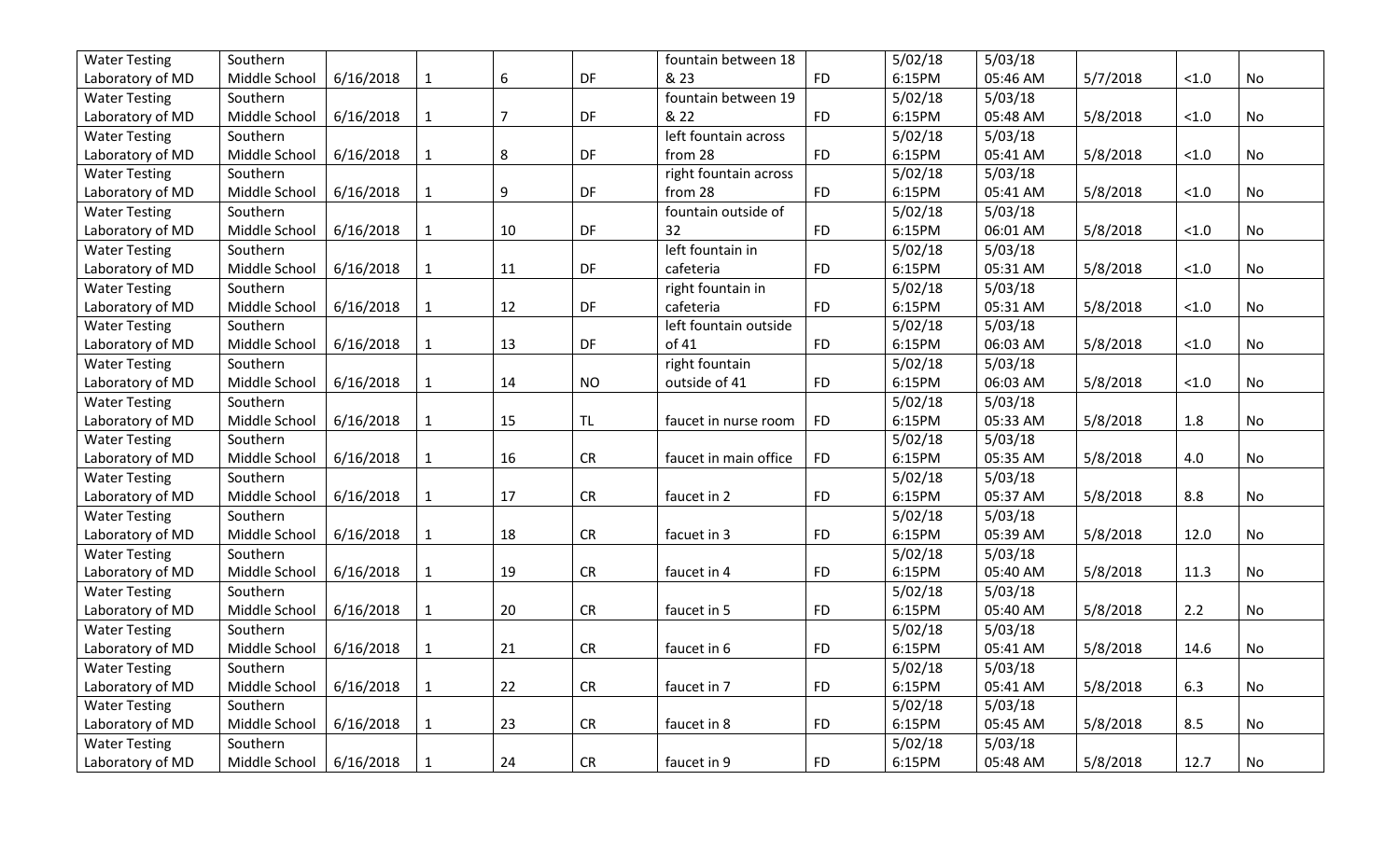| <b>Water Testing</b> | Southern      |           |              |    |            |                        |           | 5/02/18 | 5/03/18  |          |       |           |
|----------------------|---------------|-----------|--------------|----|------------|------------------------|-----------|---------|----------|----------|-------|-----------|
| Laboratory of MD     | Middle School | 6/16/2018 | 1            | 25 | <b>CR</b>  | faucet in 10           | <b>FD</b> | 6:15PM  | 05:49 AM | 5/8/2018 | 3.8   | <b>No</b> |
| <b>Water Testing</b> | Southern      |           |              |    |            |                        |           | 5/02/18 | 5/03/18  |          |       |           |
| Laboratory of MD     | Middle School | 6/16/2018 | $\mathbf 1$  | 26 | ${\sf CR}$ | faucet in 11           | <b>FD</b> | 6:15PM  | 05:51 AM | 5/8/2018 | 5.6   | No        |
| <b>Water Testing</b> | Southern      |           |              |    |            |                        |           | 5/02/18 | 5/03/18  |          |       |           |
| Laboratory of MD     | Middle School | 6/16/2018 | $\mathbf{1}$ | 27 | ${\sf CR}$ | faucet in 12           | <b>FD</b> | 6:15PM  | 05:51 AM | 5/8/2018 | 9.2   | No        |
| <b>Water Testing</b> | Southern      |           |              |    |            |                        |           | 5/02/18 | 5/03/18  |          |       |           |
| Laboratory of MD     | Middle School | 6/16/2018 | $\mathbf{1}$ | 28 | CR         | faucet in 15           | <b>FD</b> | 6:15PM  | 05:53 AM | 5/8/2018 | 8.4   | No        |
| <b>Water Testing</b> | Southern      |           |              |    |            |                        |           | 5/02/18 | 5/03/18  |          |       |           |
| Laboratory of MD     | Middle School | 6/16/2018 | $\mathbf{1}$ | 29 | <b>CR</b>  | faucet in 19           | <b>FD</b> | 6:15PM  | 05:49 AM | 5/8/2018 | 5.1   | <b>No</b> |
| <b>Water Testing</b> | Southern      |           |              |    |            |                        |           | 5/02/18 | 5/03/18  |          |       |           |
| Laboratory of MD     | Middle School | 6/16/2018 | $\mathbf{1}$ | 30 | ${\sf CR}$ | faucet in 23           | <b>FD</b> | 6:15PM  | 05:54 AM | 5/8/2018 | 7.4   | No        |
| <b>Water Testing</b> | Southern      |           |              |    |            |                        |           | 5/02/18 | 5/03/18  |          |       |           |
| Laboratory of MD     | Middle School | 6/16/2018 | $\mathbf{1}$ | 31 | ${\sf CR}$ | closest faucet in 23   | <b>FD</b> | 6:15PM  | 05:39 AM | 5/8/2018 | < 1.0 | No        |
| <b>Water Testing</b> | Southern      |           |              |    |            |                        |           | 5/02/18 | 5/03/18  |          |       |           |
| Laboratory of MD     | Middle School | 6/16/2018 | $\mathbf{1}$ | 32 | CR         | farthest faucet in 26  | <b>FD</b> | 6:15PM  | 05:39 AM | 5/8/2018 | < 1.0 | No        |
| <b>Water Testing</b> | Southern      |           |              |    |            |                        |           | 5/02/18 | 5/03/18  |          |       |           |
| Laboratory of MD     | Middle School | 6/16/2018 | $\mathbf{1}$ | 33 | CR         | left faucet in 27      | <b>FD</b> | 6:15PM  | 05:45 AM | 5/8/2018 | 11.3  | No        |
| <b>Water Testing</b> | Southern      |           |              |    |            |                        |           | 5/02/18 | 5/03/18  |          |       |           |
| Laboratory of MD     | Middle School | 6/16/2018 | $\mathbf{1}$ | 34 | ${\sf CR}$ | right faucet in 27     | <b>FD</b> | 6:15PM  | 05:45 AM | 5/8/2018 | 8.7   | No        |
| <b>Water Testing</b> | Southern      |           |              |    |            |                        |           | 5/02/18 | 5/03/18  |          |       |           |
| Laboratory of MD     | Middle School | 6/16/2018 | $\mathbf{1}$ | 35 | <b>CR</b>  | faucet in 30           | <b>FD</b> | 6:15PM  | 05:43 AM | 5/8/2018 | 7.5   | <b>No</b> |
| <b>Water Testing</b> | Southern      |           |              |    |            |                        |           | 5/02/18 | 5/03/18  |          |       |           |
| Laboratory of MD     | Middle School | 6/16/2018 | $\mathbf{1}$ | 36 | <b>CR</b>  | faucet in 31           | <b>FD</b> | 6:15PM  | 05:43 AM | 5/8/2018 | 2.7   | No        |
| <b>Water Testing</b> | Southern      |           |              |    |            |                        |           | 5/02/18 | 5/03/18  |          |       |           |
| Laboratory of MD     | Middle School | 6/16/2018 | $\mathbf{1}$ | 37 | <b>CR</b>  | faucet in 29           | <b>FD</b> | 6:15PM  | 05:40 AM | 5/8/2018 | 10.9  | No        |
| <b>Water Testing</b> | Southern      |           |              |    |            |                        |           | 5/02/18 | 5/03/18  |          |       |           |
| Laboratory of MD     | Middle School | 6/16/2018 | $\mathbf{1}$ | 38 | CR         | faucet in 32           | <b>FD</b> | 6:15PM  | 05:38 AM | 5/8/2018 | 13.4  | No        |
| <b>Water Testing</b> | Southern      |           |              |    |            | First right faucet in  |           | 5/02/18 | 5/03/18  |          |       |           |
| Laboratory of MD     | Middle School | 6/16/2018 | $\mathbf{1}$ | 39 | HE         | 33                     | <b>FD</b> | 6:15PM  | 05:37 AM | 5/8/2018 | $2.5$ | No        |
| <b>Water Testing</b> | Southern      |           |              |    |            | middle right faucet in |           | 5/02/18 | 5/03/18  |          |       |           |
| Laboratory of MD     | Middle School | 6/16/2018 | $\mathbf{1}$ | 40 | <b>HE</b>  | 33                     | <b>FD</b> | 6:15PM  | 05:37 AM | 5/8/2018 | 2.5   | No        |
| <b>Water Testing</b> | Southern      |           |              |    |            | back right faucet in   |           | 5/02/18 | 5/03/18  |          |       |           |
| Laboratory of MD     | Middle School | 6/16/2018 | $\mathbf{1}$ | 41 | <b>HE</b>  | 33                     | <b>FD</b> | 6:15PM  | 05:37 AM | 5/8/2018 | 2.5   | No        |
| <b>Water Testing</b> | Southern      |           |              |    |            | middle right faucet in |           | 5/02/18 | 5/03/18  |          |       |           |
| Laboratory of MD     | Middle School | 6/16/2018 | $\mathbf{1}$ | 42 | <b>HE</b>  | 33                     | <b>FD</b> | 6:15PM  | 05:37 AM | 5/8/2018 | 3.4   | No        |
| <b>Water Testing</b> | Southern      |           |              |    |            | middle-middle faucet   |           | 5/02/18 | 5/03/18  |          |       |           |
| Laboratory of MD     | Middle School | 6/16/2018 | $\mathbf{1}$ | 43 | HE         | in 33                  | <b>FD</b> | 6:15PM  | 05:37 AM | 5/8/2018 | 1.8   | No        |